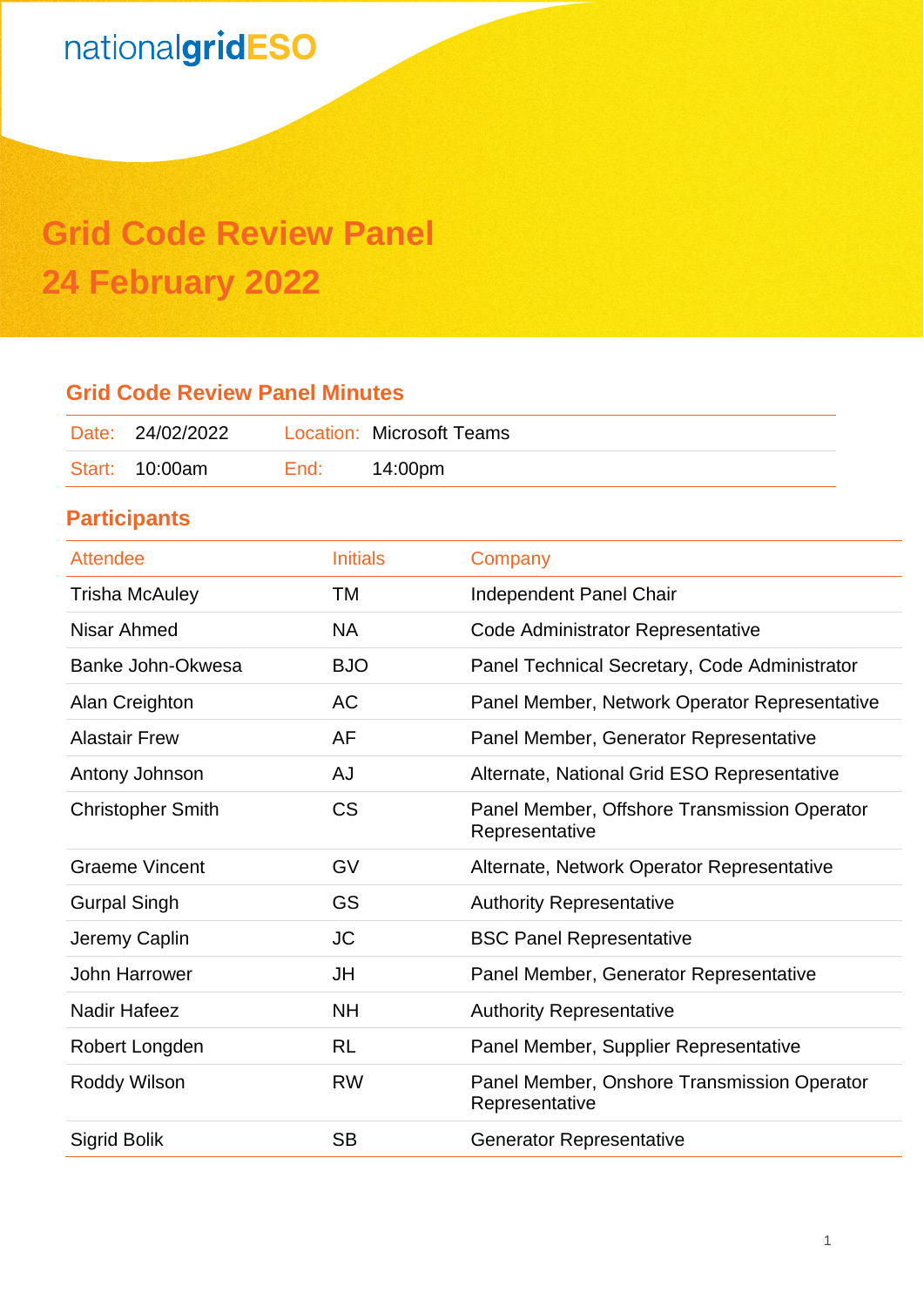## **Observers/Presenters**

| Attendee        | <u>Initials</u> | Company                                                                                       |
|-----------------|-----------------|-----------------------------------------------------------------------------------------------|
| Jennifer Groome | JG              | Code Administrator, National Grid ESO                                                         |
| Iain Dallas     | ID              | Alternate, Generator Representative                                                           |
| Laetitia Wamala | LW              | National Grid ESO (Presented updates of Digitalised<br>Whole System Technical Code programme) |
| Sade Adenola    | SА              | <b>National Grid ESO</b>                                                                      |

## **Apologies**

| Attendee             | <b>Initials</b> | Company                                       |
|----------------------|-----------------|-----------------------------------------------|
| <b>Guy Nicholson</b> | GN              | Panel Member, Generator Representative        |
| Rob Wilson           | <b>RWi</b>      | Panel Member, National Grid ESO               |
| Steve Cox            | SC              | Panel Member, Network Operator Representative |

## **1. Introductions and Apologies**

8921. Apologies were received from Rob Wilson, Steve Cox and Guy Nicholson.

8922. The Chair reminded Panel Members of the requirement for impartiality and of declaring potential or perceived conflicts of interest.

### **2. Minutes from previous meeting**

8923. The meeting minutes from the Grid Code Review Panel held on 27 January 2022 were approved, subject to the incorporation of amendments requested by AC.

### **3. Review of actions log**

8924. There were no pending actions.

### **4. Chair's update**

8925. There were no Chair updates.

### **5. Authority Decisions**

8926. GS advised that the decisions re **GC0137** and **GC0133** were published on 31 January 2022 and 17 February 2022 respectively.

#### **6. New modification[s](https://www.nationalgrideso.com/industry-information/codes/grid-code-old/modifications/gc0154incorporation-interconnector-ramping)**

**[GC0156: Implementation of the Electricity System Restoration Standard](https://www.nationalgrideso.com/industry-information/codes/grid-code-old/modifications/gc0156-implementation-electricity-system)**

8927. Antony Johnson (AJ) from the National Grid ESO delivered a presentation on GC0156 which seeks to implement BEIS's direction in accordance with Special Condition 2.2 of National Grid's Electricity System Operator's Transmission Licence requiring implementation of an Electricity System Restoration Standard (ESRS) that would require 60% of electricity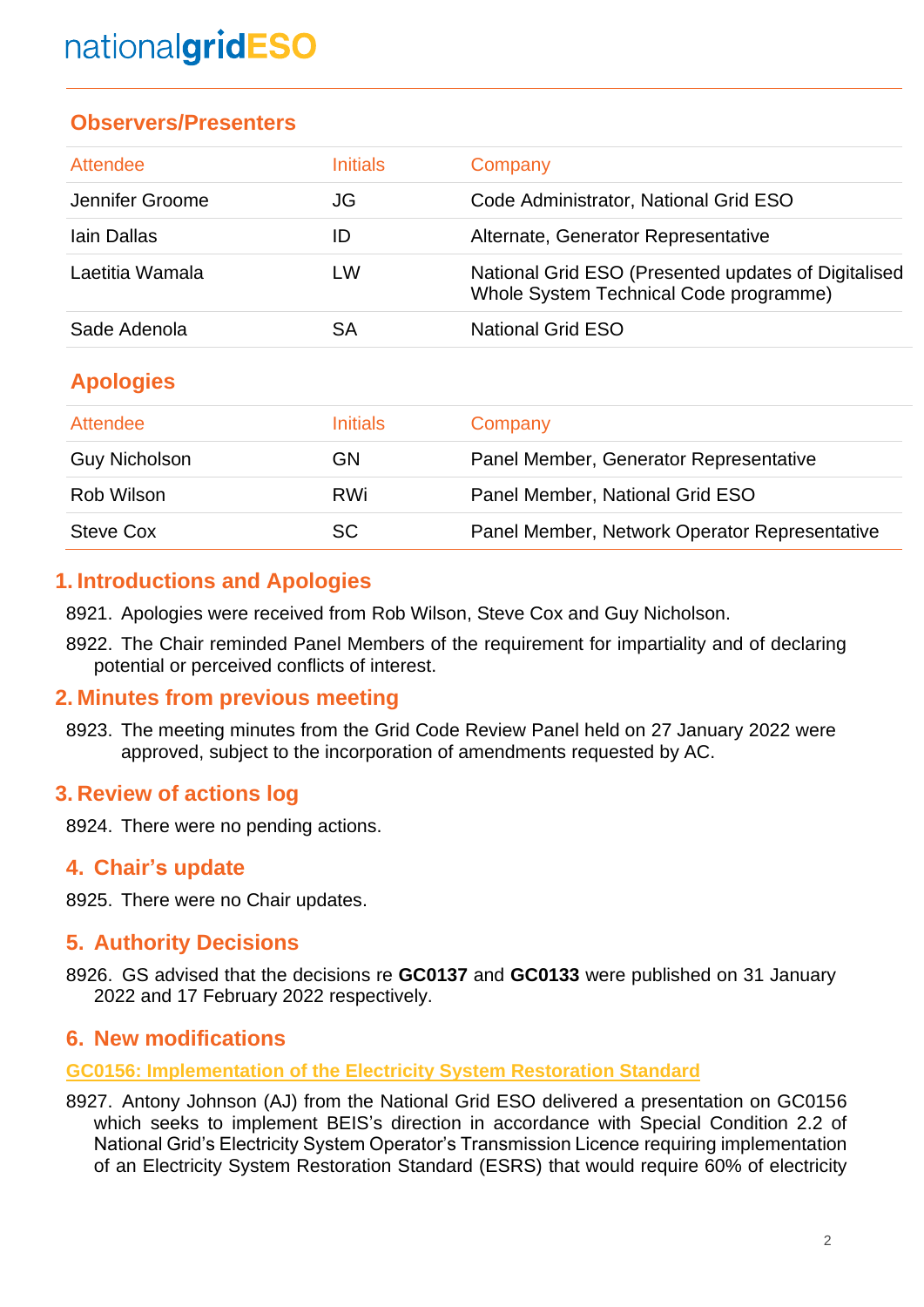demand to be restored within 24 hours in all regions and 100% of electricity demand to be restored within 5 days nationally. The purpose of this direction is to require that the ESO ensures and maintains an electricity restoration capability, ensures and maintains the restoration timeframe and replaces the concept of "Black Start" with "Electricity System Restoration". This Modification is aimed at making the System more responsive to restoration measures following a Power Outage condition and ensuring a minimum standard.

- 8928. AJ stated that the ESO aims to develop the requirements to implement changes in the Grid Code and in the Distribution Code through a joint working group. This had been presented to the Distribution Code Review Panel on 3 February 2022. Also, AJ highlighted that there is an additional proposal to make a house keeping change to *OC5.7.1(b)(i)* which is a correction that needed to be addressed following the implementation of **[GC0108](https://www.nationalgrideso.com/industry-information/codes/grid-code/modifications/gc0108-eu-code-emergency-restoration-black-start)**.
- 8929. AJ noted that a Workgroup member of the ESRS Regulatory Frameworks Working Group had raised an issue of Urgency but stated that the ESO does not support dealing with GC0156 under the urgency arrangements because there would be limited time saving  $(3 -$ 4 months at best) and significant resource implications for the industry. AJ stated that the ESO requests high prioritisation of this modification but recognises that there is significant overlap between this modification and **GC0148**. Therefore, ideally, the ESRS solution should be implemented subsequent to the implementation of **GC0148**.
- 8930. AJ highlighted that the ESO had reviewed the timeline for the modification and is aiming for implementation to be made by December 2022. The ESO believe that this allows enough lead time for parties to make any provisions necessary to implement the requirements by December 2026. Some Panel members expressed their concerns with the proposed timeline for this modification and that the proposed completion date of December 2022 may not be achievable considering issues that need to be addressed as per the Terms of Reference and the level of stakeholder engagement that would be required. It was also noted that the live trials for Distributed Re-Start did not conclude until the Summer of 2022 and therefore it would not be appropriate to rush the timeline. The Panel requested that the modification timeline should be modified factoring in all the points that were raised by Panel members and re-presented to the Panel at the next Panel meeting on 31 March 2022. **ACTION 417.**
- 8931. The Panel reviewed the Terms of Reference and agreed that the Modification meets the Standard Governance criteria and can proceed to the Workgroup phase, subject to amendment of the workgroup Terms of Reference. AJ took an action to amend the Terms of Reference for Panel approval via circulation. **ACTION 418.** The following points were raised by Panel members for amendment in the Terms of Reference:
	- To clarify the interaction with the 7 Workgroups that NGESO had previously set up to consider ESRS and include an explanatory note as to the relationship of these Workgroups and the workgroup that would be set up for **GC0156**.
	- To consider including in the Terms of Reference a requirement to ensure compliance with Government Policy that no party is commercially disadvantaged as a result of the proposed modification.

## **7. In flight modification updates**

8932. NA talked the Panel through the progression of the in-flight modifications. The in-flight modifications can be found in the Headline Report within the Grid Code Panel papers pack on the National Grid ESO website via the following link:

[https://www.nationalgrideso.com/industry-information/codes/grid-code-old/meetings/grid](https://www.nationalgrideso.com/document/244606/download)[code-panel-meeting-30092021](https://www.nationalgrideso.com/document/244606/download)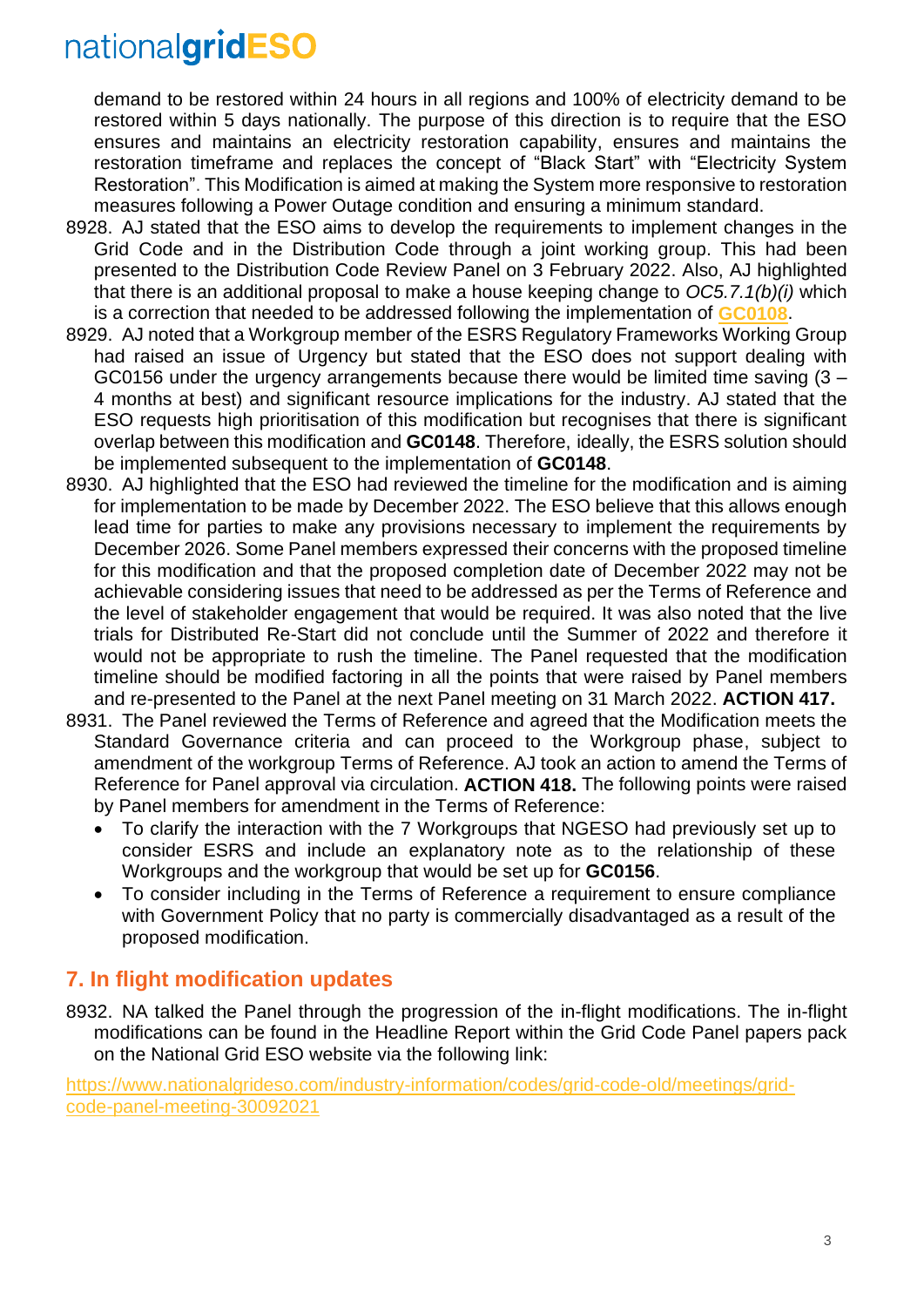**[GC0117 Improving transparency and consistency of access arrangements across GB by](https://www.nationalgrideso.com/industry-information/codes/grid-code-old/modifications/gc0117-improving-transparency-and)  the creation [of a pan-GB commonality of PGM requirements](https://www.nationalgrideso.com/industry-information/codes/grid-code-old/modifications/gc0117-improving-transparency-and)**

- 8933. NA advised the Panel that, at the last workgroup meeting, it was established that **GC0117** could impact the SQSS (Section 11, Terms and Definitions) in relation to the definition of a Large Power Station. The SQSS Panel will be made aware of the potential impacts. NA highlighted that the Workgroup invited members of the National Grid Information Systems (IS) team to workgroup discussions in order to ensure that the delivery plans are achievable and within a reasonable budget. The IS team identified the following cost/feasibility issues:
	- Cost that may be incurred through changing thresholds for Generators.
	- Cost that may be incurred by NG IS through adopting a complex solution for thresholds.
	- Interactions with other projects/modifications in the pipeline (e.g. the Open Networks work)

**[GC0139: Enhanced Planning-Data Exchange to Facilitate Whole System Planning](https://www.nationalgrideso.com/uk/electricity-transmission/industry-information/codes/grid-code-old/modifications/gc0139-enhanced-planning-data-exchange)**

- 8934. NA advised that, on 10 January 2022, Ofgem issued its [Open Letter on The Common](https://www.ofgem.gov.uk/publications/common-information-model-cim-regulatory-approach-and-long-term-development-statement)  [Information Model \(CIM\)](https://www.ofgem.gov.uk/publications/common-information-model-cim-regulatory-approach-and-long-term-development-statement) regulatory approach and the Long Term Development Statement (LTDS) on 10 January 2022. Ofgem have stated that all GB CIM implementations should use CGMES v.3 as the core data standard version of the CIM with extensions in the current Common Distribution Power System Model (CDPSM) for unbalanced network models as required.
- 8935. NA advised that the Code Administrator aims to restart workgroup meetings in March to assess legal text and develop options in line with the Open Letter from Ofgem. Key considerations for the workgroup are whether consultants (software providers etc) are required and engagement with the DNOs to get in house specialists in relation to the models.

#### **GC0148 [Implementation of EU Emergency and Restoration Code Phase II](https://www.nationalgrideso.com/uk/electricity-transmission/industry-information/codes/grid-code-old/modifications/gc0148-implementation-eu-emergency-and-0)**

8936. NA asked the Panel for a one-month delay to give enough time for amendments of the legal text proposed by AC and to enable working group discussion on the proposed legal text. The Panel agreed to a one-month delay.

### **7. Prioritisation Stack**

8937. The Panel held discussions regarding the prioritisation of **GC0156** and due to the materiality of the reasons provided by the Proposer. The Panel concluded that, based on its significance and impact **GC0156** should be prioritised over all existing modifications with the exception of **GC0139, GC0141** and **GC0148**. The updated Prioritisation Stack can be found in the Headline Report via the following link:

[https://www.nationalgrideso.com/document/232971/downloadhttps:/www.nationalgrideso.co](https://www.nationalgrideso.com/document/232971/downloadhttps:/www.nationalgrideso.com/document/232971/download) [m/document/232971/download](https://www.nationalgrideso.com/document/232971/downloadhttps:/www.nationalgrideso.com/document/232971/download)

### **9. Workgroup Reports**

8938. There were no Workgroup Reports presented to the Panel.

### **10. Draft Final Modification Reports**

**[GC0138: Compliance process technical improvements \(EU and GB User\)](https://www.nationalgrideso.com/industry-information/codes/grid-code-old/modifications/gc0138-compliance-process-technical)**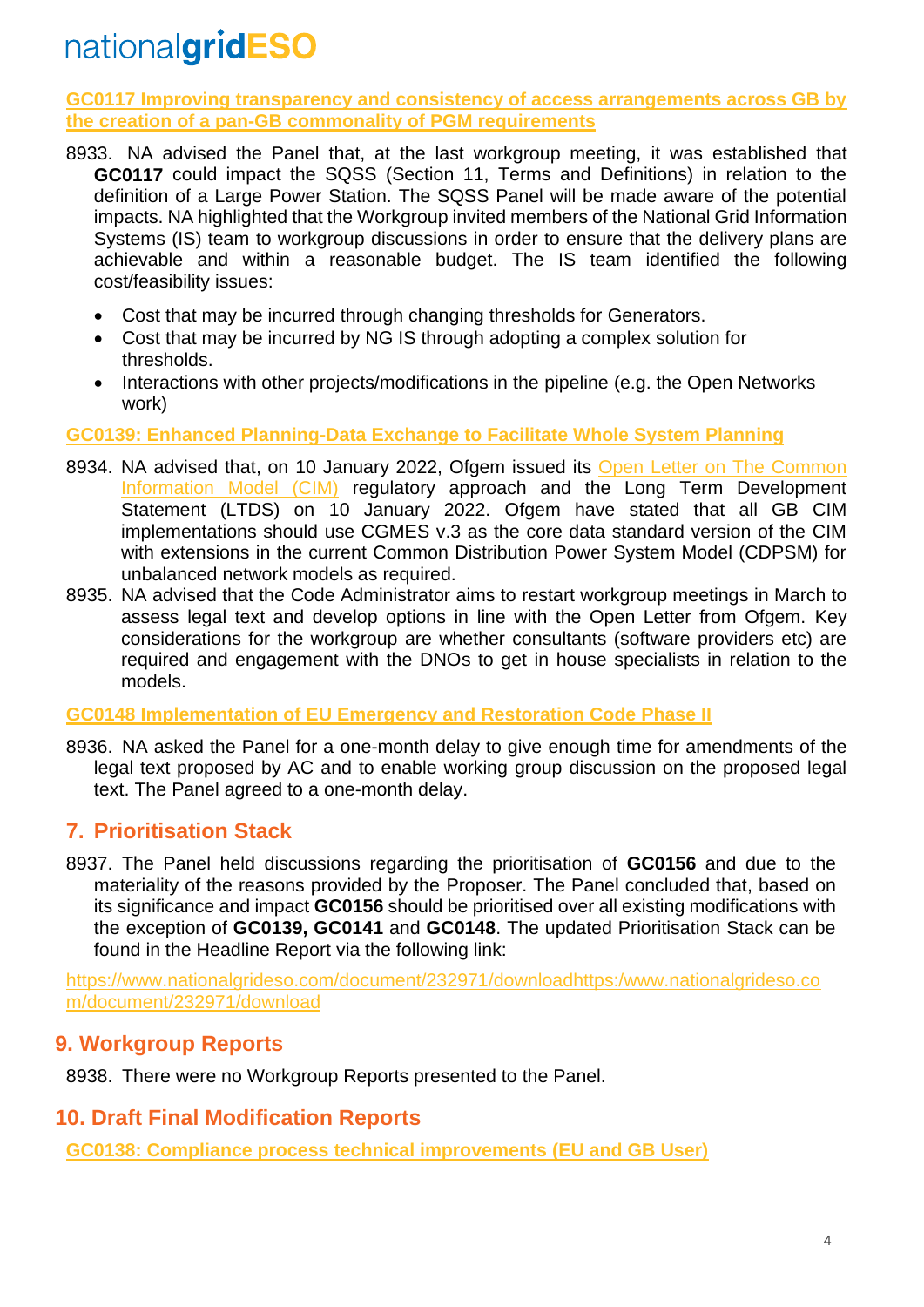- 8939. NA delivered a presentation on **GC0138** to the Panel. This modification seeks to update existing compliance processes to: allow for more efficient delivery of a successful and quick turnaround of final site compliance testing; facilitate developments in generation and HVDC technology while maintaining effectiveness of compliance process and strengthen effectiveness of simulations.
- 8940. NA advised that the Code Administrator Consultation was initially issued on the 03 November 2021 and closed on 03 December 2021. It received 2 responses, one from the ESO and the other from Scottish Power Renewables (SPR). Due to an omission of typographical legal text changes suggested by some Panel members in relation to the ECP and OC5 documents from the previous consultation, the Code Administrator re-issued the consultation from 10 January 2022 to 10 February 2022. The re-issuance of the Code Administrator Consultation allowed industry members to view the fully approved legal text that was to be implemented and provide responses. NA noted that, in response to the second consultation, the ESO submitted a duplicate of their initial response and there were no other responses received.
- 8941. The Panel held its determination vote on **GC0138** and unanimously recommended that the **GC0138** original solution should be implemented. NA informed the Panel that he would circulate the Final Modification Report by 28 February 2022 for Panel members to check that their votes are correctly recorded. The Final Modification Report would be issued to the Authority on 7 March 2022.

*Post meeting note: The Final Modification Report was circulated to Panel on 28 February 2022 for 5 working days to check votes.* 

### **11. Reports to Authority**

8942. There were no further updates for Panel.

### **12. Implementation updates**

8943. NA advised that **GC0137** was implemented by the Code Administrator on 15 February 2022.

#### **13. Governance**

8944. There were no further updates for Panel.

### **14. Grid Code Development Forum (GCDF)**

- 8945. AJ advised that the last meeting that should have held on 2 February 2022 was cancelled due to lack of agenda items. The next meeting will be held on 2 March 2022. Currently, there are only 2 agenda items as follows:
	- Update to the TS3.24.70 Dynamic System Monitoring (DSM).
	- Reduction in Short Circuit Levels and potential implications on Fault Ride Through.
	- Increasing participation / Interaction at future GCDF's.

### **15. Standing Groups**

#### **Distribution Code Review Panel Update**

8946. AC advised that the Distribution Code Review Panel agreed in principle for a joint working group on ESRS and, with regard to a Distribution Code Modification on compliance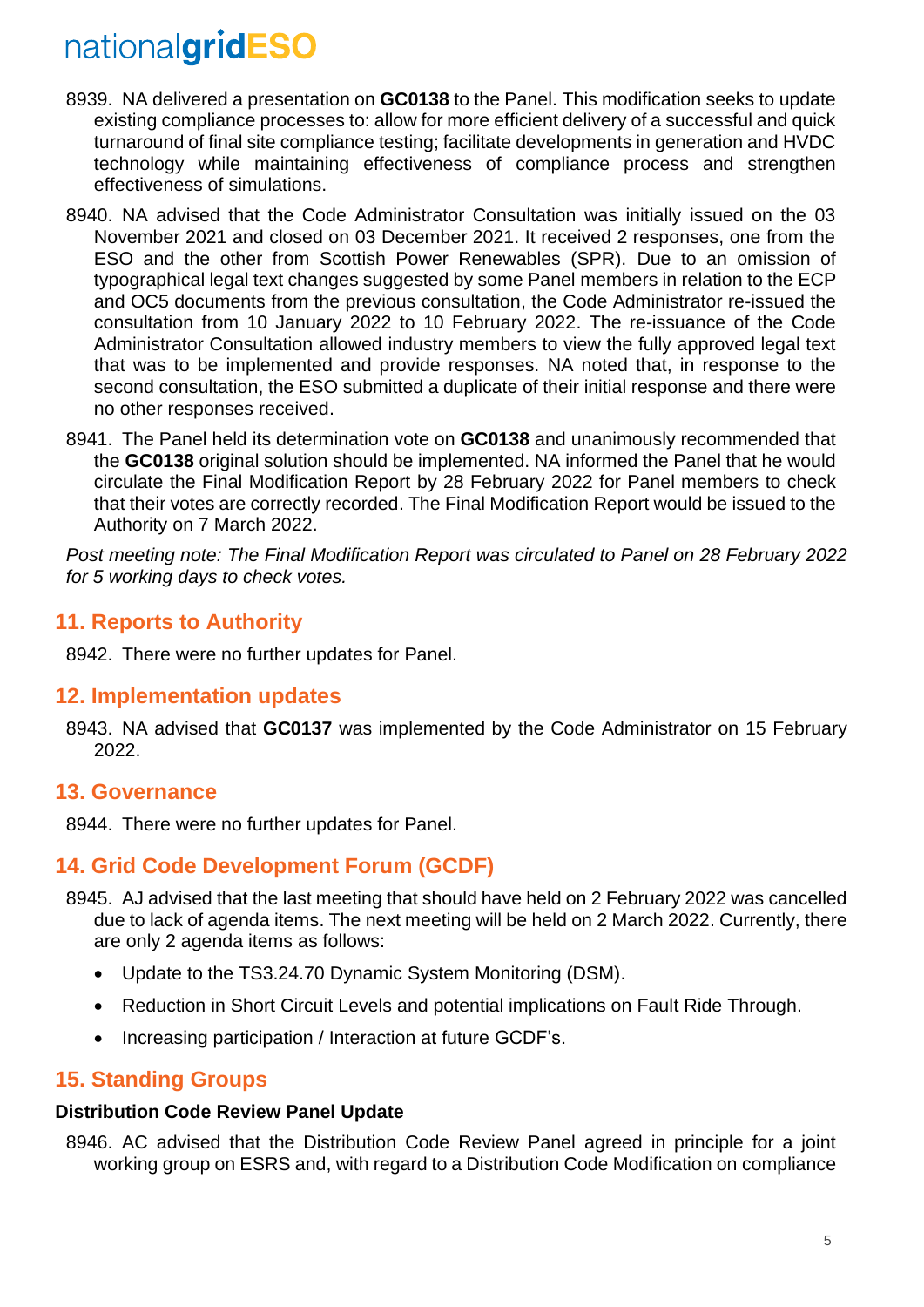enforcement, Ofgem has been contacted for advice to help clarify issues that had been raised in relation to retrospective changes to loss of mains protection, noting that this had been discussed in previous Grid Code Review Panel meetings.

#### **Joint European Stakeholder Group (JESG)**

8947. NA advised that the last meeting was held on 9 February 2022. The next meeting would be held on 08 March 2022. Meeting materials can be found via the following link:

[https://www.nationalgrideso.com/industry-information/codes/european-network-codes](https://www.nationalgrideso.com/calendar/jesg-meeting-8-march-2022)[old/meetings/jesg-meeting-12-october-2021](https://www.nationalgrideso.com/calendar/jesg-meeting-8-march-2022)

#### **16. Updates on other Industry Codes**

8948. NA advised that the Frequency Risk and Control Report and Methodology consultation would be open until 4 March 2022. Also, there would be an open consultation until 9 March 2022 for review of the Security and Quality of Supply Standard (SQSS). More information on these can be accessed [here.](https://www.nationalgrideso.com/calendar/frequency-risk-and-control-report-and-methodology-consultation)

#### **17. Blockers to Modification progress**

8949. NA advised that quoracy has not been an issue since the implementation of **GC0131** and there have been no active delays due to effective prioritisation. The presentation can be found within the Grid Code Panel papers pack accessible via the following link:

[https://www.nationalgrideso.com/document/232416/download](https://www.nationalgrideso.com/document/244106/download)

#### **18. Horizon Scan**

8950. The horizon scan is available in the Grid Code Review Panel presentation pack within the Grid Code Panel papers pack on the National Grid ESO website accessible via the following link:

<https://www.nationalgrideso.com/document/232416/download>

#### **19. Electrical Standards**

8951. There were no updates for the Panel.

#### **20. Forward Plan Update / Customer Journey**

8952. There were no updates at this Panel meeting.

### **21. Any Other Business (AOB)**

#### **Whole System Technical Code**

8953. Laetitia Wamala from the NGESO provided updates on the Whole System Technical Code (WSTC) programme and advised that 25 consultation responses were shared with the Steering Group. The Steering Group would be taking a vote, by 16 March 2022, to decide on the workstreams that should be taken forward to the scoping stage and a Go/No Go decision is expected to be made by 31 March 2022. More details on this can be found in the Grid Code Review Panel presentation pack within the Grid Code Panel papers pack on the National Grid ESO website via the following link:

<https://www.nationalgrideso.com/document/232416/download>